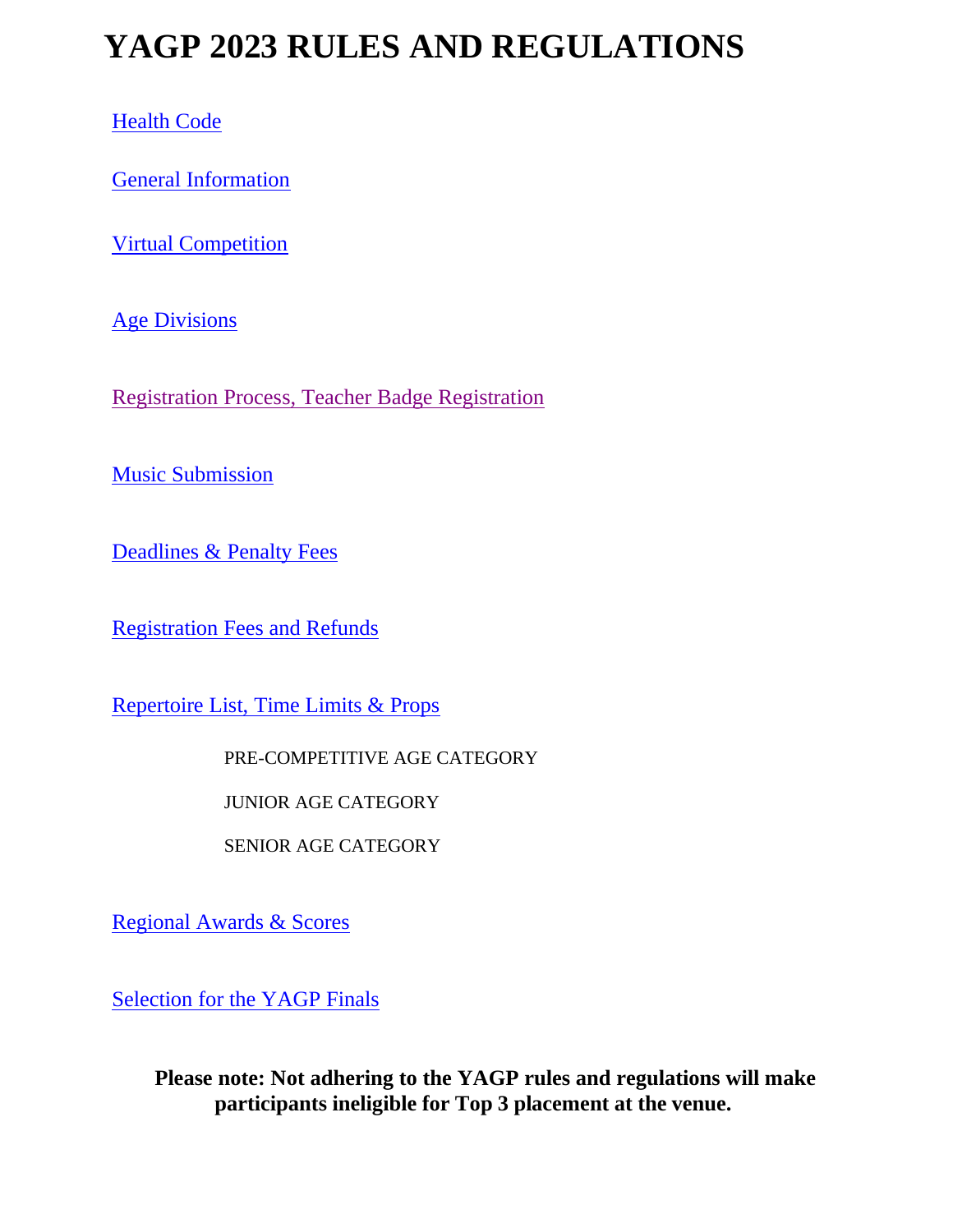#### <span id="page-1-0"></span>**Health Code**

The health and safety of our participants remains our top priority, and YAGP will continue to follow all guidelines issued by the U.S. government, state and local/city governments, and theater policies.

# <span id="page-1-1"></span>**General Information**

- YAGP 2023 is open to dance students of all nationalities, ages 9-20 years old. Students younger or older may participate in the Ensemble or Pas de Deux category, as long as the average age of the dancers in the ensemble or Pas de Deux falls between ages 9 and 20. To find the average, add the age of all dancers and divide it by number of the dancers in the entry. The final number should be between 9 and 20.
- A participant's age for the entire YAGP 2023 season is determined strictly as of January 1, 2023.

• **Professional dancers are not permitted to compete in YAGP.** A professional dancer is defined by YAGP as anyone who is employed as a full-time dancer (Apprentices are included) with a professional dance company on a yearly contract that engages the dancer at least 26 weeks per year. This includes dancers who are not currently employed under such a contract, but have been in the past.

• We encourage YAGP participants, parents, and teachers to check the YAGP website [http://www.yagp.org](http://www.yagp.org/) and FOLLOW YAGP ON FACEBOOK, TWITTER AND INSTAGRAM for the latest registration information and other updates.

• Participants may enter the competition as soloists, part of an ensemble or Pas De Deux entry, or in any combination thereof.

• Participants may enter the competition either; representing an Independent Student who is participating without a school affiliation, as an Individual Dancer who is affiliated with a school (You must set up and Individual account and obtain your school's 36-digits studio code **BEFORE** registration can be started), or the Studio/School may register all participants for YAGP. All Ensembles **MUST** be registered through a Schools/Studios account.

**Attention:** If you are registering through multiple accounts (for example: both an Individual account for your solos and a School account for ensembles), it will be Participant's responsibility to notify YAGP of the multiple registration fees **BEFORE** making the second payment. YAGP is not liable for registration fees paid twice.

• Participants are welcome to register at multiple Semi-Final locations (subject to space availability at each location).

- In order to compete in the Classical Ballet category at any regional Semi-Final, dancers must select their variation from the Classical Repertoire List (see below and **please note age restrictions on variations**).
- It is the **participant's responsibility to obtain approval to present choreography** for any variations that require approval listed below.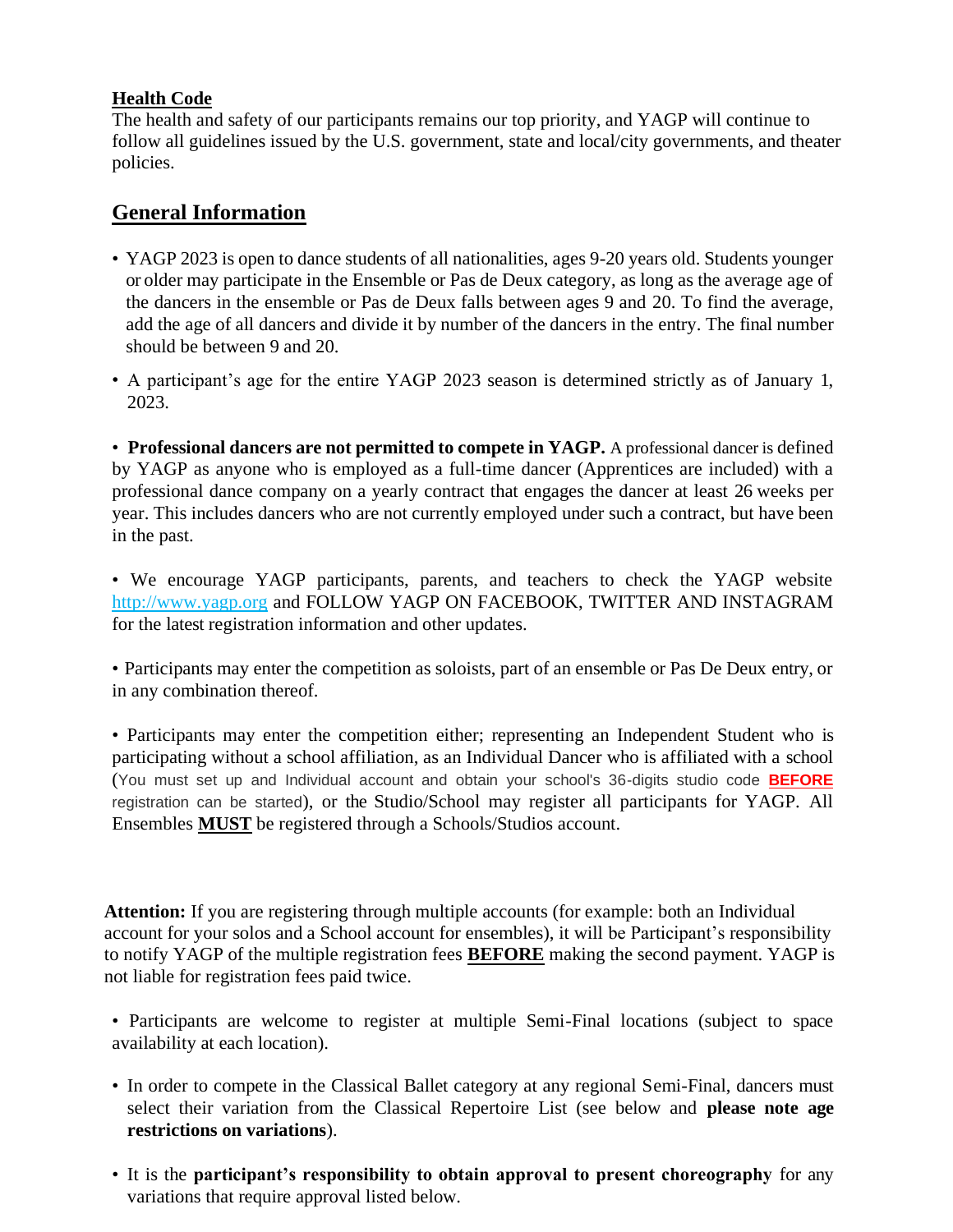• Students are able to perform more than one variation, however, YAGP reserves the right to restrict the number of variations a student may perform, restrict the number of events a student attends, or decline any registration at YAGP's discretion.

- All solo participants have a choice of performing in one or both of the following categories:
	- o Classical Ballet: Variation must be chosen from the Classical Repertoire List below.
	- o Contemporary/Open Dance: This category includes any "open solo" variation that is not taken from the Classical Repertoire List and features a different aspect of the participant's skill and versatility as a dancer (it cannot be classical variation).

#### **PLEASE NOTE: in order to qualify for Finals, each Junior and Senior participant must perform at least one Classical variation from the repertoire list, provided by YAGP.**

Once invited to the Finals, all Junior and Senior participants must perform one Classical variation and one Contemporary solo.

• Participants who wish to perform a Pas de Deux from the Classical Repertoire List may perform adagio and coda only.

Pre-Competitive participants are restricted to the PC-specific Classical Repertoire List. YAGP rules allow for Pre-Competitive participants' teachers to make slight changes to the original, classical choreography, in order to accommodate a student's specific technical level.

 PLEASE NOTE: If an original work is choreographed for the student, that piece should be registered as a Contemporary/Open category entry.

#### **PERFORMING EN POINTE**

We are strongly committed to ensuring the safety and well-being of all dancers, and especially of our youngest participants. Please make sure that you adhere to the guidelines set forth below:

Students Age 10 and under are strictly prohibited from performing en pointe. If participants still choose to perform en pointe, they will not be eligible for any Top 3 placement at that venue. Students Age 11 are strongly discouraged from performing en pointe.

**NOTE:** Pre-Competitive students performing en demi-pointe may perform any variation from the Junior list of repertoire in addition to the Pre-Competitive repertoire list.

**Master Classes** with the YAGP jury members and master teachers are an integral part of the YAGP experience and part of YAGP's educational mission. Though **participation is not mandatory**, we strongly encourage all participants to take advantage of this valuable part of the YAGP experience. Not attending will not affect a participant's score or standing with YAGP.

Some classes will be conducted online this season (due to some studio's post-Covid restrictions). We will notify participants closer to the event. Students from the same school may gather in their independent studios to join us from their assigned classes.

• YAGP reserves the right to make photo and/or video recordings at any time during any YAGP event. This includes, but is not limited to, the recordings of master classes, participants' rehearsals or performances during the competition, or any activities in the venue lobby or backstage. By participating in YAGP, participants and their parents and/or legal guardians give their express permission for YAGP to make any photo/video recordings at any time. Also, by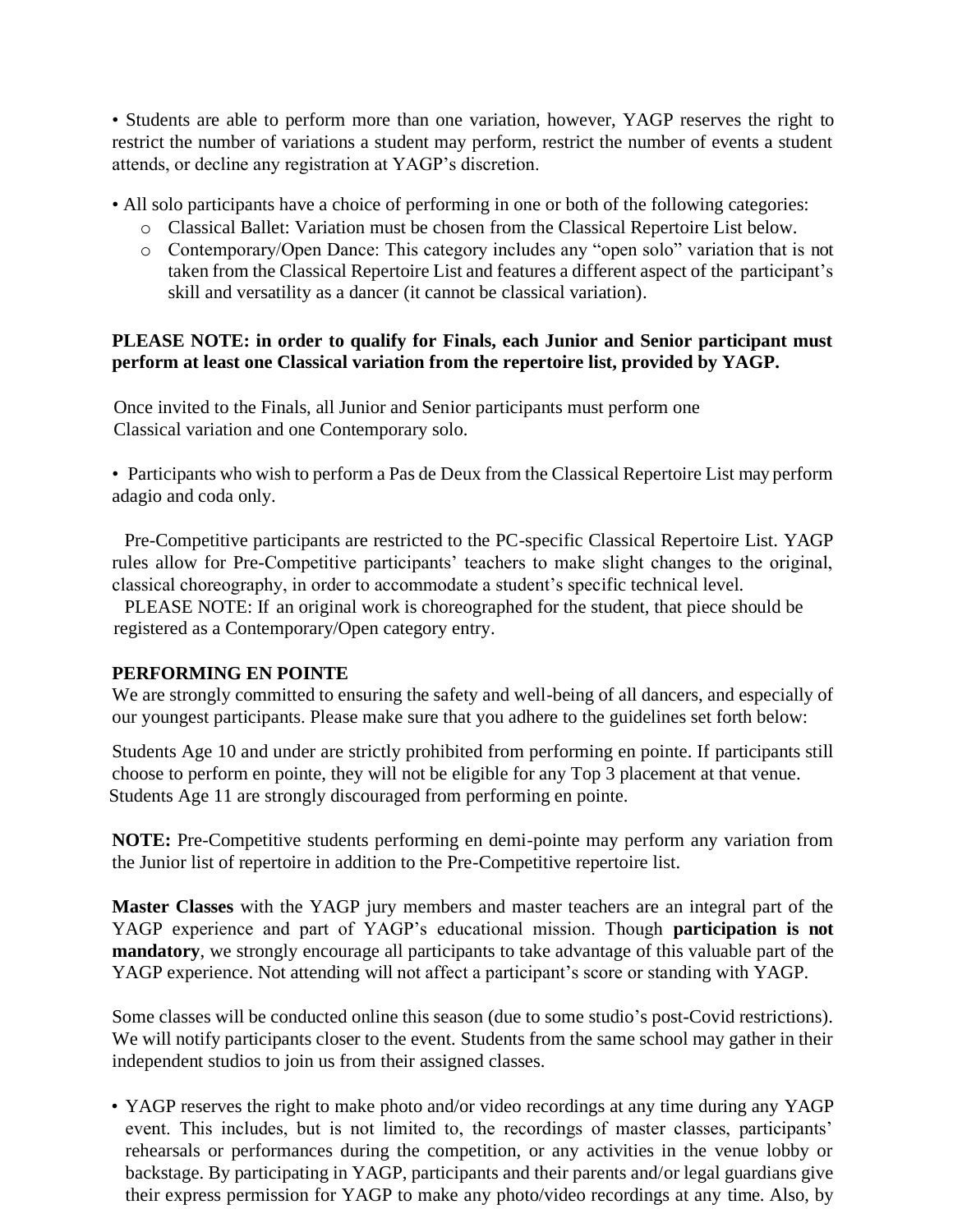participating in YAGP, participants and their parents or legal guardians give YAGP their express permission to use any such photo/video recordings (including those containing their name or likeness) for YAGP promotional purposes (including any uses in print, online, or in social media).

**PLEASE NOTE:** YAGP rules and regulations do not permit participants to receive winning placement at more than one location. The only exception to this rule is when a dancer places higher than in previous venue.

**Example:** If a dancer has already placed in the Top 12 at one Regional Semi-Final, he/she will not be eligible to be placed in Top 12 at any other location – unless they place higher (1st, 2nd or 3rd place). If a dancer receives 2nd place at one Regional Semi-Final, he/she will not be eligible to receive any place at any other location – unless they place higher (1st place or the best overall in their age division).

#### **Small and Large Ensembles**

Due to high demand, awards may be announced either separately or combined for Small Ensembles (2-4 dancers) and Large Ensembles (5+ dancers). This will be determined at the judges' discretion and is dependent on the total number of Ensembles in any given venue.

## <span id="page-3-0"></span>**Virtual Competition**

YAGP will notify by email, social media and website about any location which will be required to conduct competition virtually (due to local travel restrictions or health rules and regulations).

#### **If we offer any Virtual competition, it will have the following guidelines:**

(please go to YAGP website front page to register)

#### **Format**:

- Video format will need to be in MP4 (mpeg4)
- Dancers must upload a video of solo/s. This video may be in whichever category you wish to participate
- **Please note:** All footage must be within the last 6 months. The solos may be performed with or without costume and either in a classroom, or on a stage.
- YAGP will release the Virtual Competition date and all entries will be streamed and judged by a panel of judges.
- Classes with YAGP judges will take place either 1-2 weeks *before* or *after* each semi-final event, to be determined closer to the date.
- **Please note:** Dancers may join these Zoom classes from their studios or from their homes (depending on the safety and health conditions).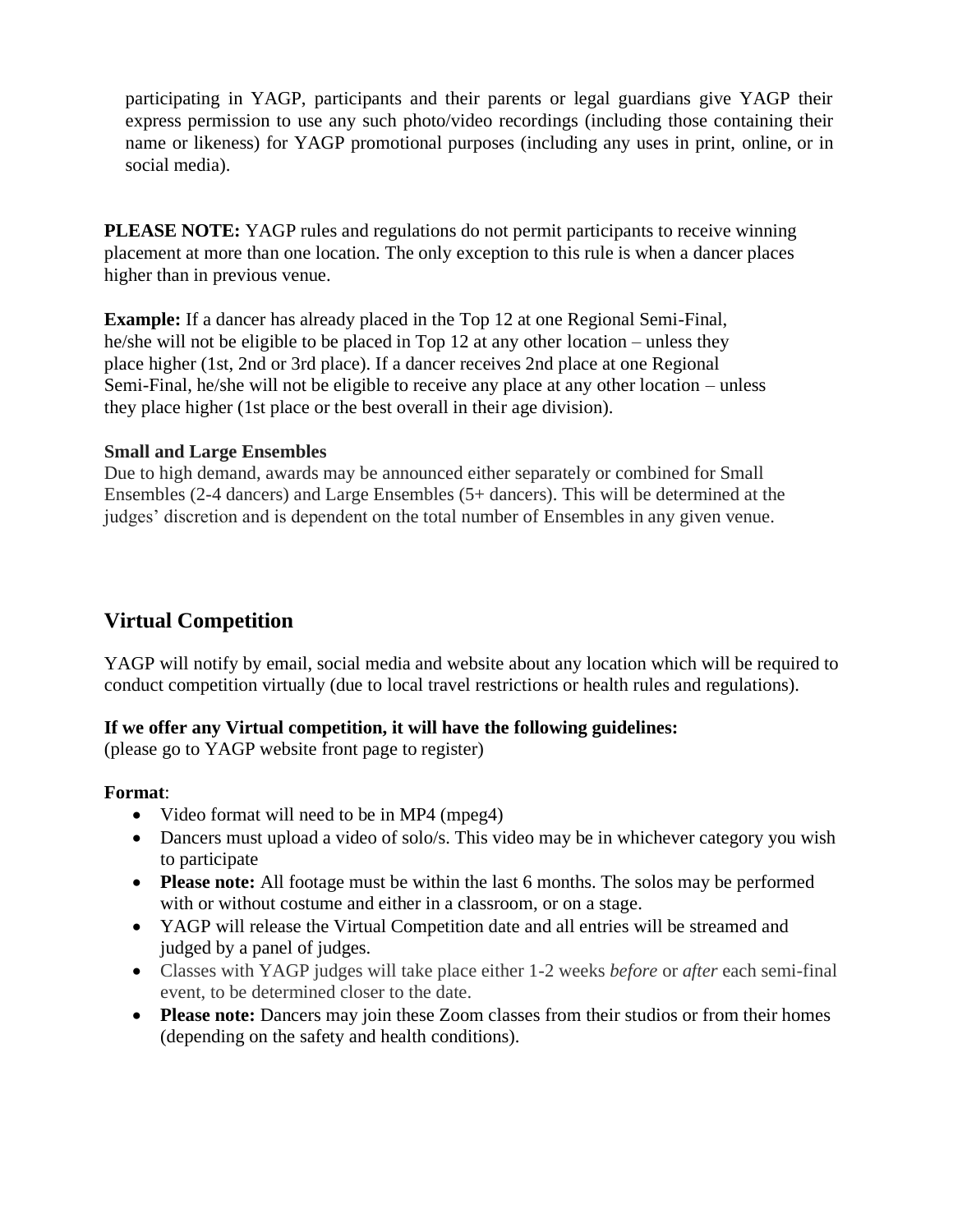## <span id="page-4-0"></span>**Age Divisions**

- **Senior age division**: 15 20 years old (To assist students who were unable to find professional placement this year as a result of the coronavirus pandemic, the Senior Age Division will be extended to include dancers age 20) (born between January 2, 2003 and January 1, 2008)
- **Junior age division**: 12 14 years old (born between January 2, 2008 and January 1, 2011)
- •**Pre-Competitive age division**: 9 -11 years old (born between January 2, 2011 and January 1, 2014)

#### **Pas De Deux, Duets, small and large Ensembles:**

To find the average, add the age of all dancers and divide it by number of the dancers in the entry. The final number must be between 9 and 20.

Please note: Professional dancers cannot participate as partner (Professional dancer: any dancer who is apprentice, trainee, part time or full time dancer with professional dance company)!

**PLEASE NOTE:** It's strongly encouraged that Pas de Deux couples where the male dancer is under 14 years old perform using "par terre" partnering only, with no lifting above the shoulder level.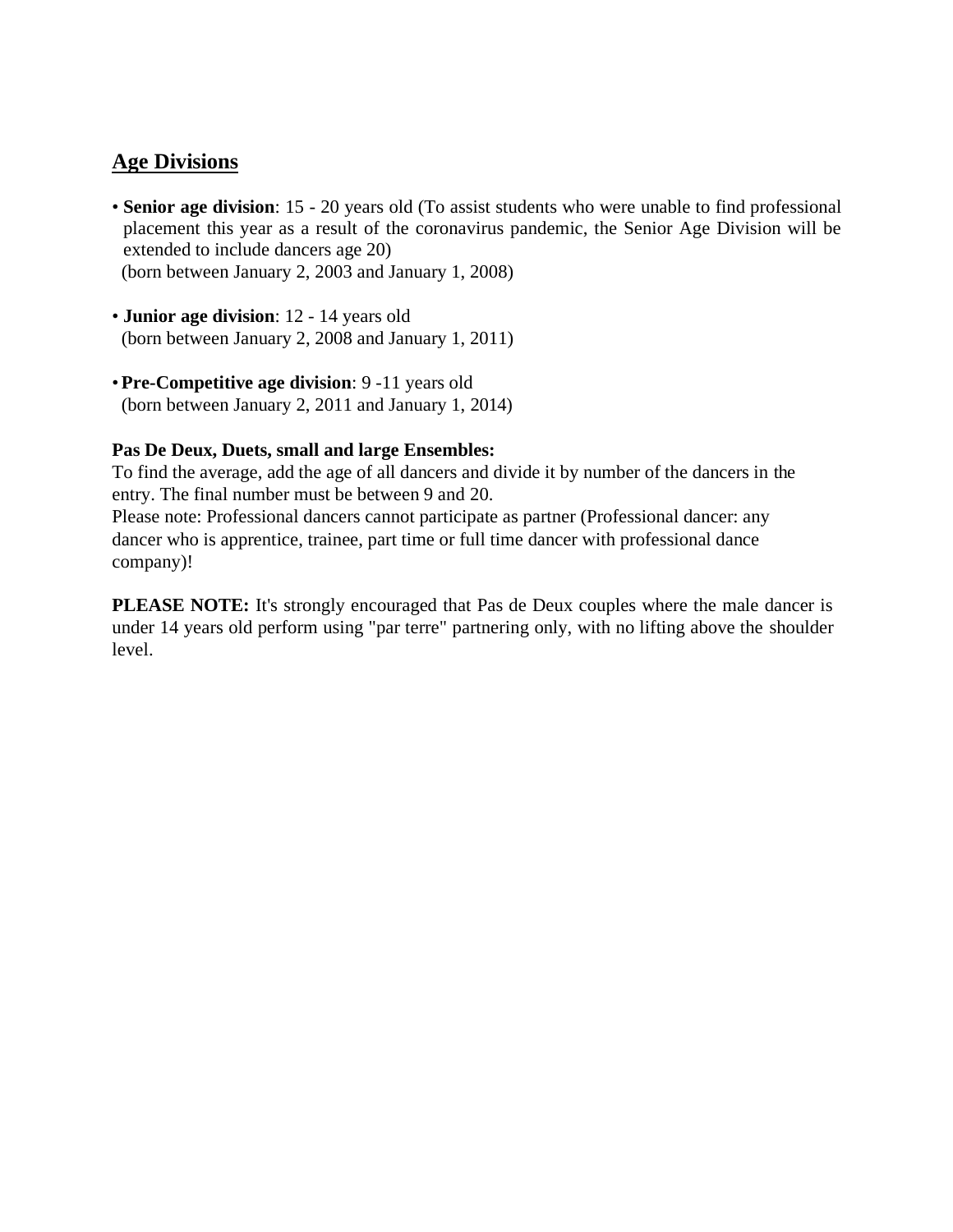# <span id="page-5-0"></span>**Registration Process**

**Regional Semi-Finals**, participants must register online on the YAGP website [http://www.yagp.org](http://www.yagp.org/)

**Finals,** participants must be invited from their Semi-Final event, and will receive further instructions from YAGP staff.

• To properly complete registration or open a NEW ACCOUNT, we strongly suggest watching the video/s with the step-by-step instructions **BEFORE** registering or creating any new account: <https://yagp.org/registration-tutorials/>

• **FOR ALL EXISTING SCHOOL ACCOUNTS:** If your school has already created an account, school representatives should follow the same process this season and register all the students. Once the registration has been completed, students may login into the school account, using their login information created and sent by the Dance Genie Registration System to their email address. Students or their guardian must verify the information that has been inputted by the school representative and make a partial or full payment.

• For both new and existing accounts, in order to be properly registered under a school, participants **must** obtain the 36-digit school ID number from the school's representative. Failure to use the 36-digit school ID number may result in not being able to link the individual dancer's registration to their school.

**Please note: IF** 36-digit school ID number not used **BEFORE** initial registration, it will not be possible in any way to link student's Individual account to a school's account.

• This 36-digit studio code is only available on the school's dashboard and must be provided by school's representative. YAGP will **not** be able to provide this 36-digit code nor link accounts.

#### **VERY IMPORTANT: to be able to proceed to the payment, you have to complete the Waiver!**

After all entries have been added to the registration, the person responsible for the registration process **must** email the Waiver right from the registration portal's Dashboard located under the "Dancer" button, which must be completed upon receipt by the guardian of the participant. After completing the waiver, you will be able to proceed to the payment section of the registration and complete your Registration.

- o PLEASE CAREFULLY REVIEW your registration information before submission
- o Please see our **[video tutorial](https://www.youtube.com/watch?v=brx4iLO23EI)**. If you are still having an issue, please contact the YAGP Regional Registration office
- o PLEASE CAREFULLY CHECK the email address entered on the registration form. It is our only way to communicate with you and confirm your registration.
- o YAGP is not responsible for the information entered by the participants or their representatives in the online registration system. IT IS THE PARTICIPANTS' OR SCHOOLS' RESPONSIBILITY to review the information they enter and make sure it is correct.

• After completing the registration, including payment in full, you will receive a confirmation email to the email address registered to your Dance Genie account. Or you may simply login back to your account and refer to your account Dashboard and double check all details that have been entered. Please use this tutorial how to "read" your Dashboard - **[https://yagp.org/registration](https://yagp.org/registration-tutorials/)[tutorials/](https://yagp.org/registration-tutorials/)**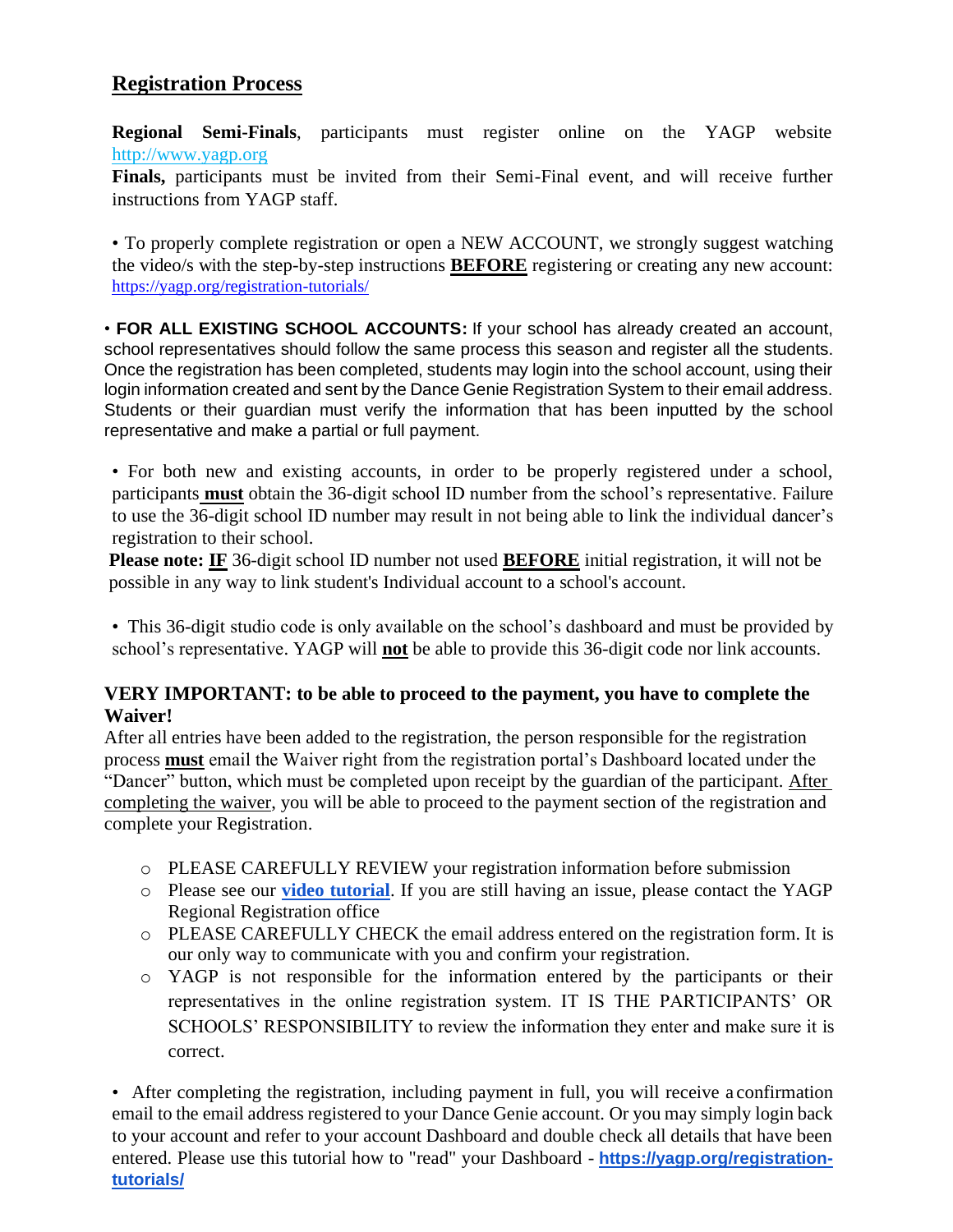## **Teacher Badges**

To receive the Teacher' badge/s onsite, please make sure to fill out our special Google form which we will send to you by email before competition (not earlier then 2 weeks). You still need to add Teachers names when you register (in the "Teacher" field), but only names from the Google form will be accepted for badges. *Note***:** *Email requests for badg*es *will not be accepted*.

**In order to comply with Health Guidance**, only 1 representative per school (including teachers and school/studio directors) will be allowed backstage! Teachers can take turns for each Open stage.

**No parents backstage!** Limited exception could be for parents of 9-10 years old students, IF teacher is not present. There will be no exceptions for other ages.

Please note theater can change their rules anytime and can limit backstage and house attendance.

If theater rules allows, we will distribute 2 badges per each school.

Due to the each theater building and security regulations (in order to ensure the safety of the children), teachers/directors must provide a **photo ID** when picking up his or her badge at the registration table on site. Please be aware that we will not be able to replace misplaced or stolen Teacher Badges.

## <span id="page-6-0"></span>**Music Submission**

**YAGP created CLASSICAL MUSIC Library and strongly recommends to use it. All music checked and will not have any copyright issues.** You will need to download music file to your computer, change tempos as needed and upload it to the registration system.

- 01. Please login into your Dance Genie Account, on your Dashboard click on "Upload Music" button.
- 02. To replace/update your music, just repeat step 1.
- 03. All files **MUST** be in **.mp3 or .m4a format**
- 04. Please make sure to name your music file(s) as follows:

- for solo: "**Last Name First Name – AGE - Name of the Dance**" (NO commas!)

- for Pas De Deux / Ensemble(s) if any: "**Name of the Dance - PDD or Ens or Duet or Trio - School Name - lengths of the music**" (NO commas!)

05. All questions please send to [regional@yagp.org](mailto:regional@yagp.org)

**Please be advised that any music by Kerry Muzzey is strictly forbidden at all YAGP events due to music copyright regulations**.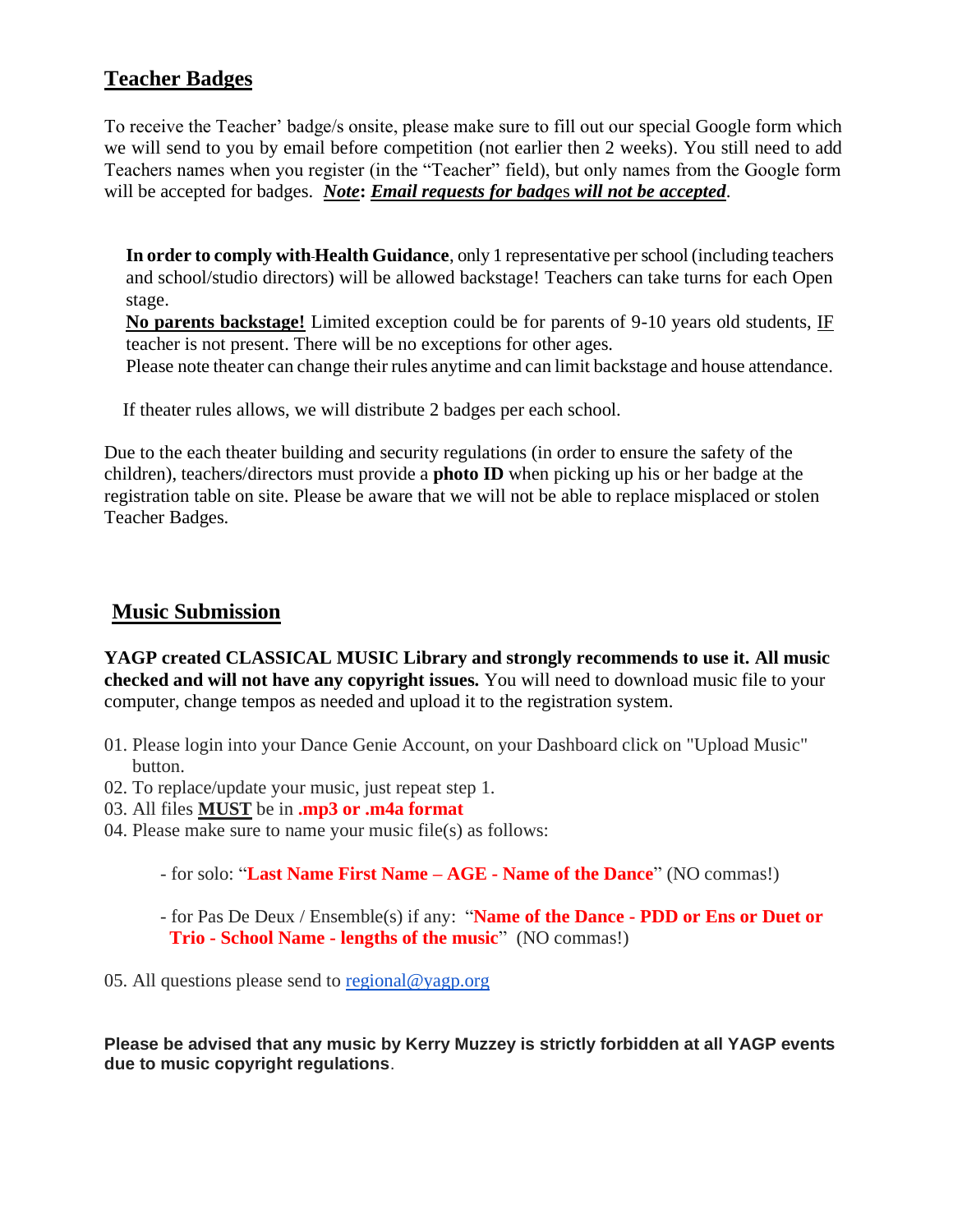# <span id="page-7-0"></span>**Deadlines**

• When applying for **Regional Semi-Finals**, a participants' application(s) for registration are processed on a first-come, first-served basis. Registration will close when a venue has reached its maximum capacity. Any additional applications must be registered to the Waiting List for that venue. If additional space becomes available, applications on the Waiting List will be processed in the order in which they were received. If you are on the Wait List – payment is not required and will not be accepted.

**PLEASE NOTE**: placement on the Waiting List does not guarantee registration. However, YAGP does it's best to accommodate all participants, and very often are able to accept the students from the wait list.

• All updates, including TBD entries, MUST be received no later than **TWO WEEKS** preceding the competition weekend. Failure to update the information by the deadline may compromise the judge's' ability to properly evaluate the student's performance, jeopardize the tech team's ability to accommodate the performance, and compromise the way the student's performance is announced during the competition. Please see penalty fees for late updates below.

**•** Deadline for music submission (or music changes) is **TWO WEEKS** prior to the competition**.** Please see penalty fees for late music submission below.

## **PAYMENTS AND PAYMENT DEADLINES FOR SEMI-FINALS**

For your convenience, we have 3 payment options this year:

1. Register your dancer and pay your fees in full - this means you are 100% registered, and we look forward to seeing you at the Venue!

2. Register your dancer and pay the \$110 registration fee - this means you are halfway there and will need to complete your payment 60 days before the competition or earlier. 3. Register your dancer without paying any registration fees - this means you have only completed the registration on your end and the system does not recognize you as registered. Until we receive the Full payment, the system will not put you in the competition schedule. Please note that if you are registering through multiple accounts (for example: both an Individual account for your solos and a school account for ensembles) it is your responsibility to notify YAGP of the multiple registration fees **BEFORE** making the **final** payment. YAGP is not liable for registration fees paid twice.

## **IN ORDER TO RESERVE SPACE AT ANY LOCATION, YAGP MUST RECEIVE THE REGISTRATION FEE DEPOSIT OF \$110 per dancer, per location.**

(Attention! The \$110 Registration fees is non-refundable, non-transferrable and non-creditable. Please refer to our No-refund policy below).

IMPORTANT! If your account does not have a minimum payment in the amount of \$ 110.00 sixty (60) days before the competition date and venue is closed (waitlisted), your registration will be **Removed** without any further notice.

If your account is not paid in full 30 days before the competition date, \$10.00 late fee per entry will be applied.

The final competition schedule will only include participants who have paid their balance in full no later than 30 days before the competition date.

Please watch the video tutorials with the step-by-step instructions on how to properly complete payment: *[Independent Payment Tutorial](https://www.youtube.com/watch?v=B9YU3lkw9x4)* or*[Studio Payment Tutorial](https://www.youtube.com/watch?v=XkJB5b3bd8A&t=7s)*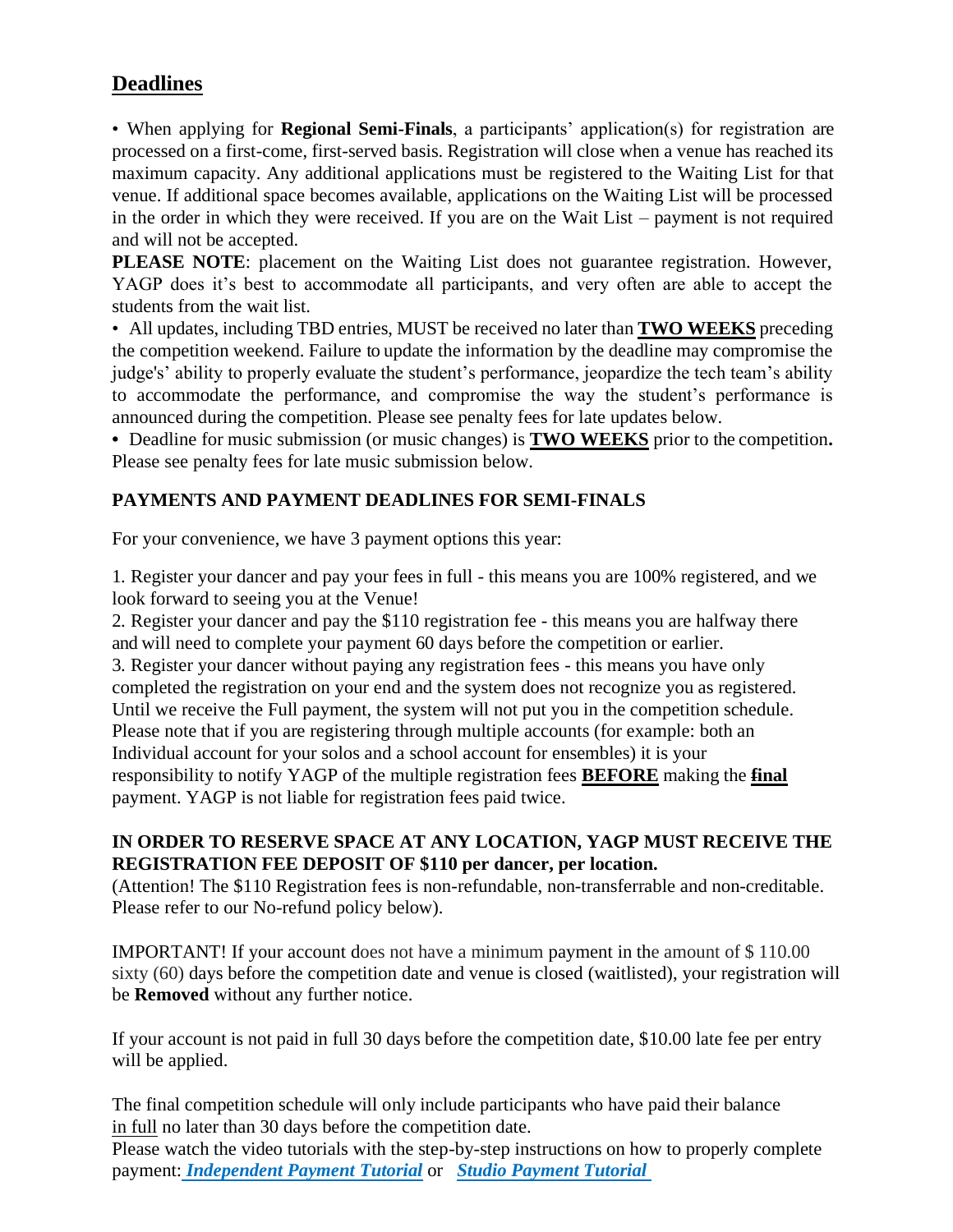# <span id="page-8-0"></span>**Registration Fees, Penalties and Late Fees, Refunds**

#### SEMI-FINALS REGISTRATION FEES

Registration – Non-Refundable \$110 per dancer, per location (which includes complimentary Master Classes AND Streaming) Classical or Contemporary Solo - \$115 for each solo entry Classical Pas de Deux - \$115 per dancer, per entry Contemporary Pas de Deux - \$80 per dancer, per entry Duet/Trio - \$75 per dancer, per entry Small Ensemble (4 dancers) - \$60 per dancer, per entry Large Ensembles (5+ members) - \$45 per dancer, per entry **PLEASE NOTE**:

US and Canadian Semi-Final Fees are assessed in USD (\$) European Semi-Final Fees are assessed in Euros  $(\epsilon)$ Australian Semi-Final Fees are assessed in AUD (\$)

#### FINALS REGISTRATION FEES

#### • Registration

- Soloist Junior and Senior: \$350 per dancer (Includes the application processing fee, workshops, seminars, warm-up classes, and free admission to all YAGP competition activities.
- Soloist Pre-Competitive: \$320 per dancer (Includes the application processing fee, workshops, seminars, warm-up classes, and free admission to all YAGP competition activities.
- Junior and Senior Pas de Deux (Classical and Contemporary): \$340 per dancer.
- Pre-Competitive Pas De Deux (Classical and Contemporary): \$320 per dancer. Includes the application processing fee, workshops, seminars, warm-up classes, and free admission to all YAGP competition activities
- Ensemble: \$215 per dancer (Includes the application processing fee, workshops, seminars, warm-up classes, and free admission to all YAGP competition activities
- Additional Fees (per dancer, per additional ensemble entry):
- Pas de Deux: \$100
- Duet/Trio: \$55
- Small Ensemble (4 dancers): \$50
- Ensemble (5 or more dancers): \$40

#### **Registration Late Fees**

If you register less than 30 days prior to 1 st day of the completion day, \$10 LATE FEE PER ENTRY per dancer will be added to your final invoice.

## **Full Balance Late Fees**

If final balance is not paid in full 30 days before the 1st day of the competition, \$10 LATE FEE PER ENTRY will be added to your final invoice.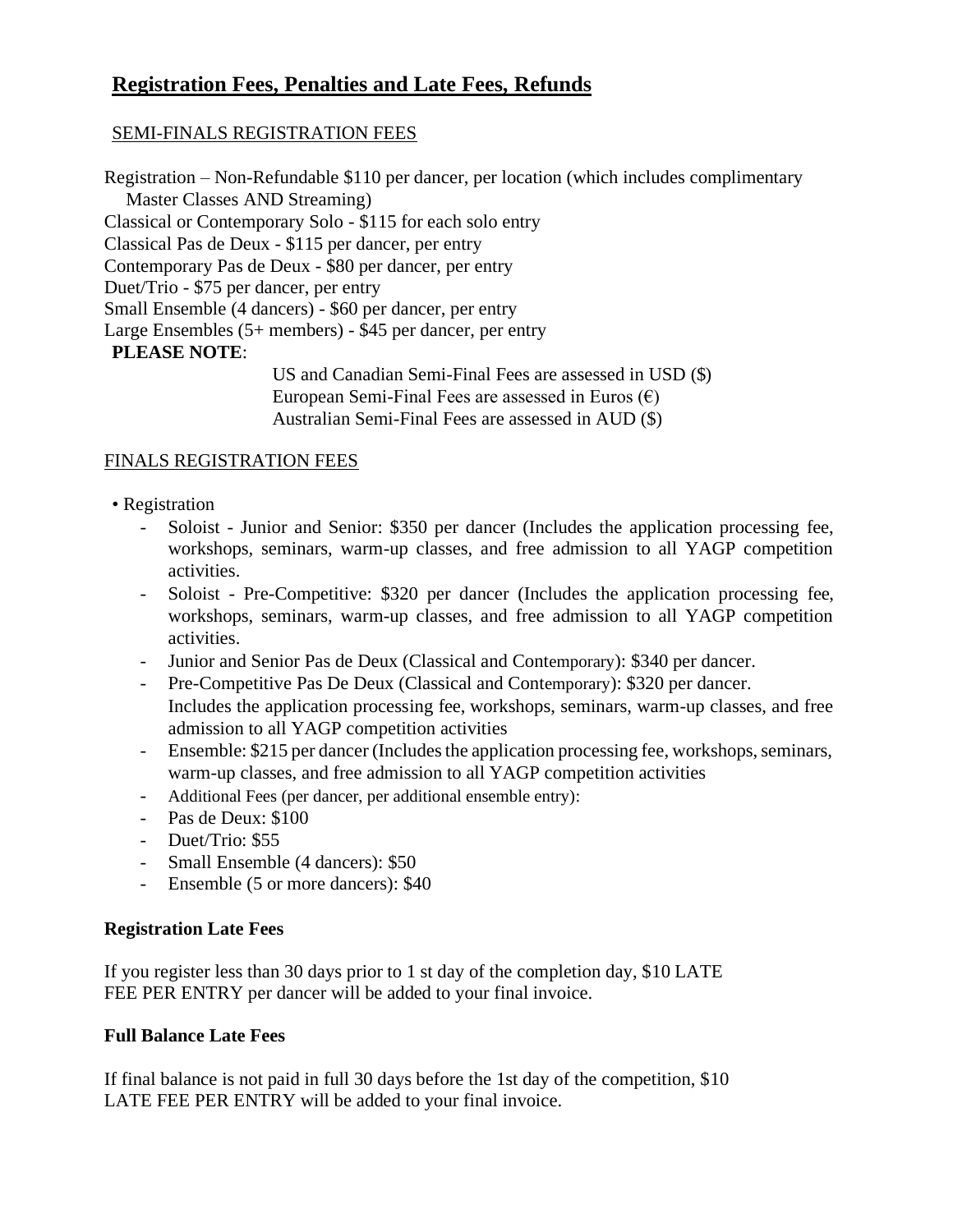## **Penalties**

## **Music Deadline (2 weeks before 1st competition day):**

Any music or music update submitted less than 2 weeks before 1st competition day, will acquire a \$10 PENALTY FEE PER ENTRY and will be added to your final invoice. Any music or music update submitted on the competition day (unless YAGP requested to bring music to the site), will acquire a \$20 PENALTY FEE PER ENTRY (payable at the Registration table).

## **TBD Deadline (2 weeks before 1st competition day):**

TBD (Entry Name To Be Determined).

If your account will show any TBDs LESS than 2 weeks before 1st competition day, a \$10 PENALTY FEE PER ENTRY/PER TBD will be added to your final invoice. Please note, you will not be able to edit your account after 2 weeks deadline!

#### **REFUNDS**

#### **NO REFUNDS!**

**CREDIT ONLY** (please see description below) - must be used by March 1, 2024.

#### **The \$110 Registration Fee (per dancer, per location) is non-creditable, non-refundable and non-transferrable for any reason whatsoever.**

- **Credit(s)** only applicable to the **INJURED participant**, with a deduction of the \$110.00 processing registration fee (per dancer, per location). Credit(s) (only of the entry fee(s)) issued only in the event of a physical injury. All requests for a credit must be accompanied by an official note from a doctor specialist, including ink signature, doctor's stamp and office letterhead. A doctor's note must be sent to  $\frac{\text{finance}\omega_{\text{Vagp.org}}}{\text{log} \omega_{\text{Gap.org}}}$  no later than 2 weeks prior to the competition first date. If YAGP will not be notified 2 weeks prior to the competition first date, only 50% of the entry fees will be hold as a credit, with an exception of force majeure or emergency situations.
	- If you get sick (but not physically injured), your registration and entry fees only (with a deduction of the \$110.00 processing registration fee) can be transferred to another convenient location based on availability. Doctor's note must be provided. Credit must be used in the same season.

#### **Registration Through Multiple Accounts**

Please note that if you are registering through multiple accounts (for example: both an Individual account for your solos and a School account for ensembles) it is your responsibility to notify YAGP of the multiple registration fees BEFORE making the second payment. YAGP is not liable for registration fees paid twice.

#### **RETURNED CHECK FEES**

All checks returned for insufficient funds will be assessed with a \$35.00 fee.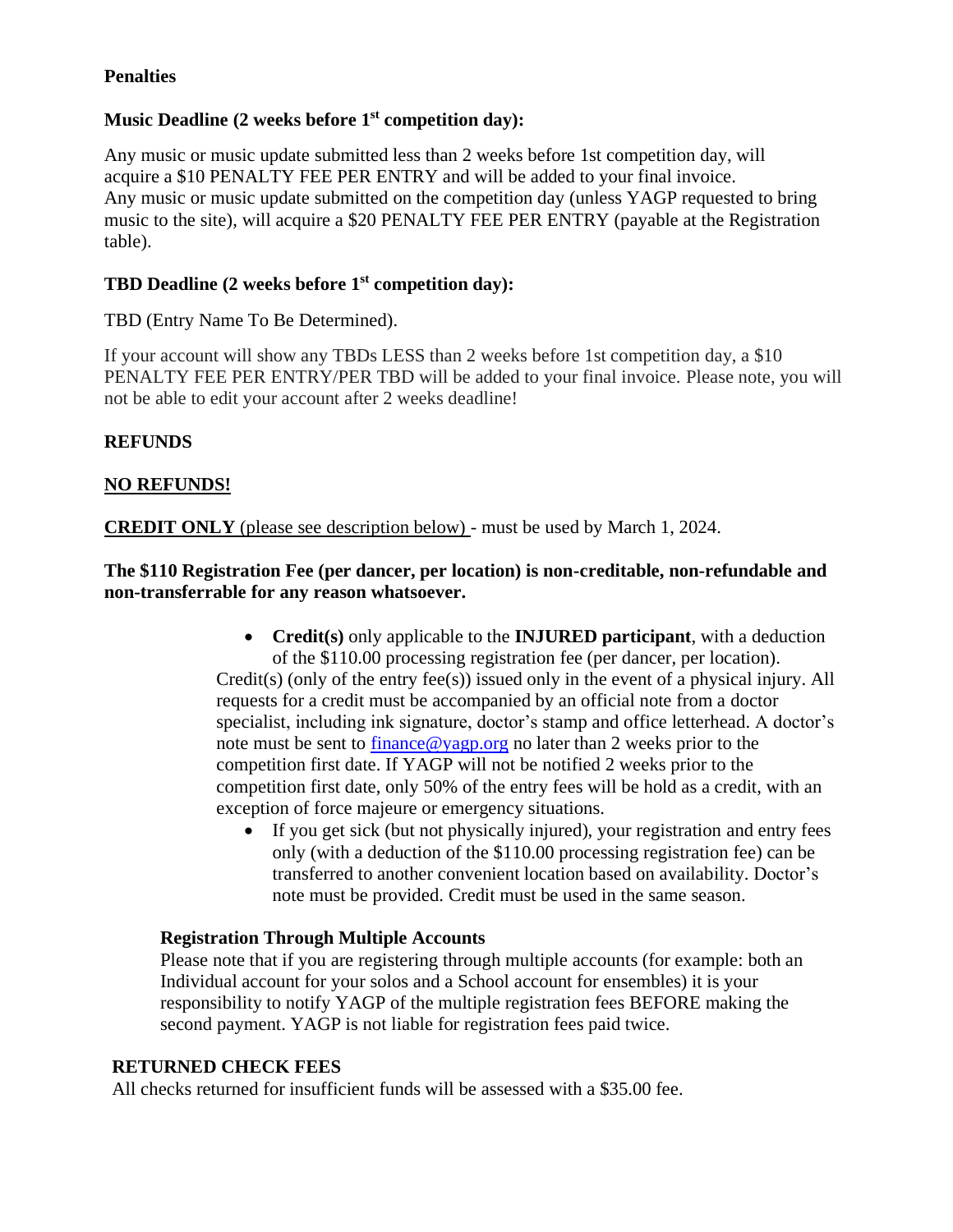#### **FINANCIAL AID**

We are committed to providing performance and training opportunities to young dancers. If you wish to participate in YAGP but are experiencing financial hardship, please send official letter request to the Financial office at [finance@yagp.org](file:///C:/Users/Becky/Downloads/finance@yagp.org) for assistance.

Financial Aid is only for one venue per season.

## <span id="page-10-0"></span>**Repertoire List, Time Limits & Props**

#### **Classical Repertoire List**

To participate in YAGP's Classical Ballet category, participants are strongly encouraged to select a variation from the Classical Repertoire List below. This list is approved by the majority of the YAGP Jury Panel. If you choose a variation not on the list below, it will be up to each Judge to decide if it is age and skill appropriate. If participants passed to NY Finals with a variation not on the list below, Judges may request they change their current variation and replace it with one from the approved list.

#### **Please note**:

Gamzatti Temple Variation (Choreography: N. Makarova) - is NOT accepted (our judges can lower your score if this variation is presented).

Pharaoh's Daughter may not be presented in any YAGP Europe Semi-Final locations.

#### **PLEASE NOTE: At the YAGP European Semi-Finals, each Solo participant may perform a maximum of 2 classical variations and 2 contemporary solos.**

Pre-Competitive:

YAGP rules allow for Pre-Competitive participant teachers to make slight changes to the original, classical choreography in order to accommodate a student's specific technical level.

 PLEASE NOTE: If an original work is choreographed for the student, that piece should be registered as a Contemporary/Open category entry.

Junior and Senior:

In each category, our judges evaluate dancers in consideration of their specific age group. We strongly advise our participants to choose the variation that's appropriate to their age and skill level.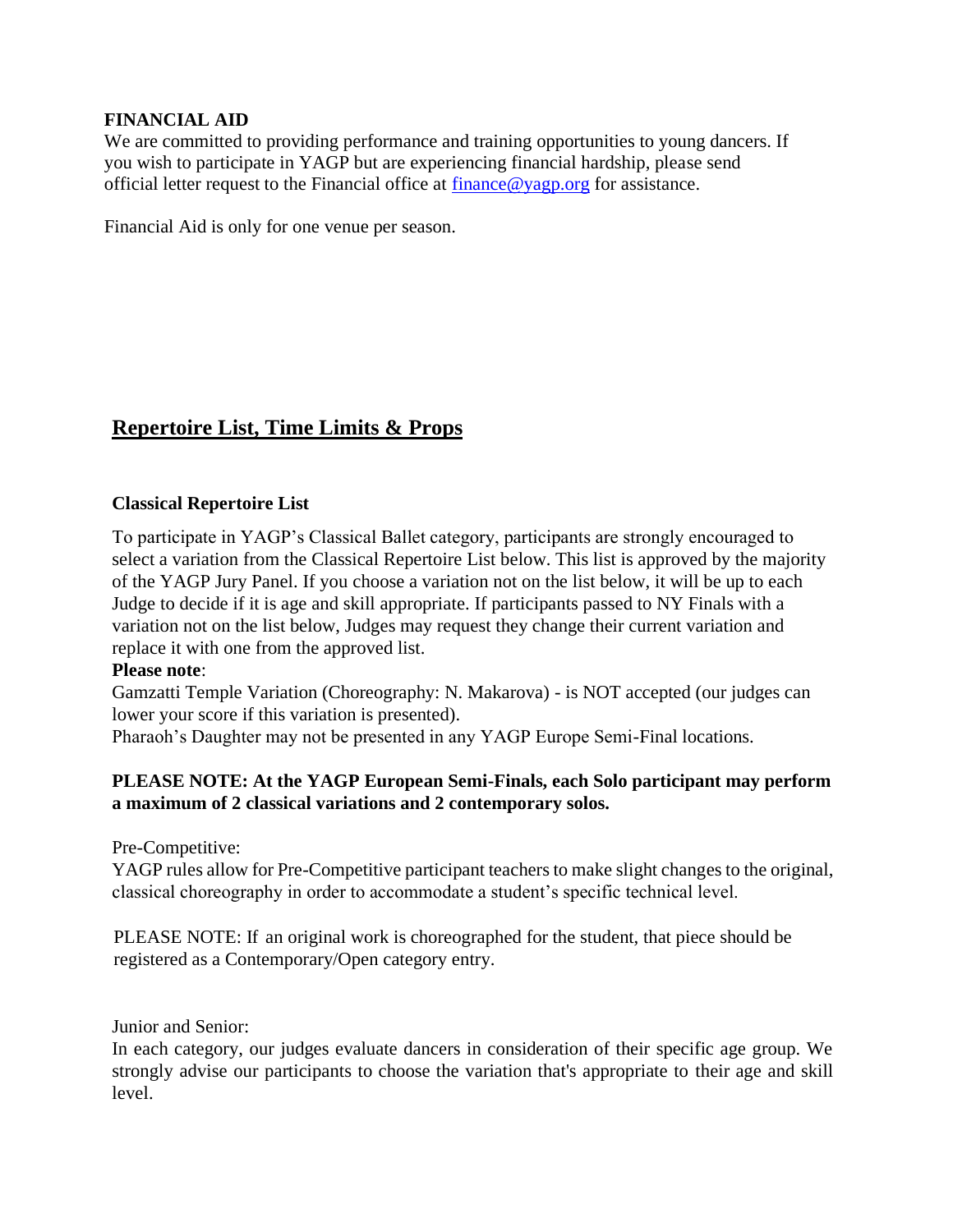#### PRE-COMPETITIVE AGE CATEGORY

#### **Ballet (Choreographer)**

- **Coppelia** (A. St. Leon) 1st Act Variation
- **Don Quixote** (M. Petipa) Cupid Variation
- **Fairy Doll** (S. Legat)
- **Flower Festival at Genzano** (A. Bournonville) Pas de Deux Variations
- **Giselle** (J. Perrot, J. Coralli) Peasant Pas de Deux Variations
- •**Graduation Ball** (D. Lichine) Pas De Deux Variations
- **Harlequinade** (M. Petipa) Pas De Deux Variations
- **La Bayadere** (M. Petipa) Three Shade Variations
- **La Fille Mal Gardee** (B. Nijinska, D. Romanoff) Pas de Deux Variations
- **Le Corsaire** (M. Petipa) Odalisque Variations
- **Paquita** (M. Petipa) All Variations (except Principal Variations)
- **Raymonda** (M. Petipa) All Variations (except Principal Variations)
- **Swan Lake** (M. Petipa, L. Ivanov) Pas de Trois Variations
- **The Flames of Paris** (V. Vainonen) Pas de Deux Variations
- **The Sleeping Beauty** (M. Petipa) Variations of Fairies, Blue Bird Pas de Deux Variations

*Pre-Competitive competitors are allowed and encouraged to slightly modify and simplify the above variations to fit their technical skill level.*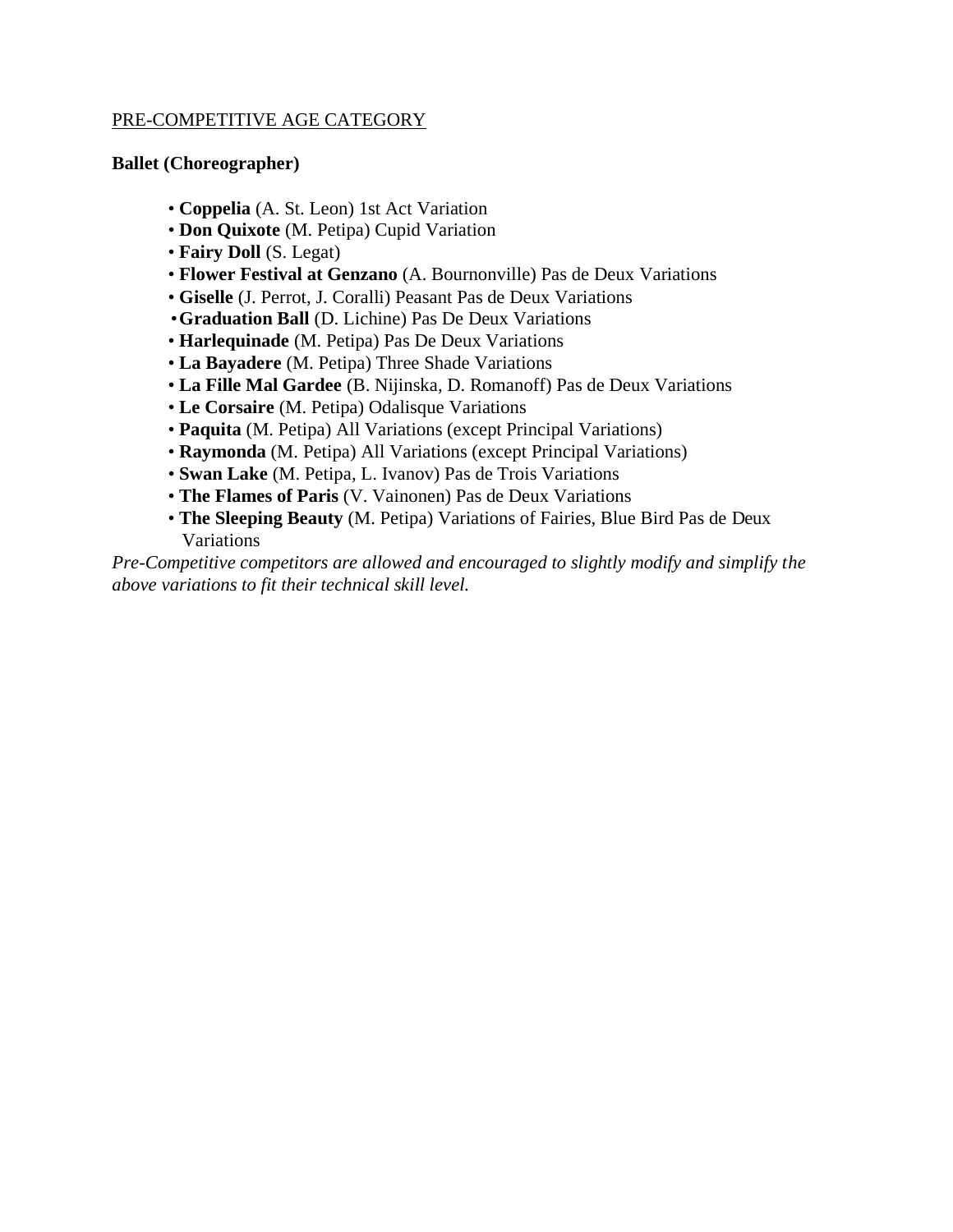#### JUNIOR AGE CATEGORY

#### **Ballet (Choreographer)**

- **Coppelia** (A. St. Leon) Pas de Deux and all Variations
- **Diana & Acteon** (A. Vaganova) Pas de Deux and Variations ONLY AGE 14
- **Don Quixote** (M. Petipa) Pas de Deux and all Variations
- **Fairy Doll** (S. Legat)
- **Flower Festival at Genzano** (A. Bournonville) Pas de Deux and all Variations
- **Giselle** (J. Perrot, J. Coralli) Variation of Giselle, Act I Peasant Pas de Deux and Variations, Pas de Deux Variations from Act II
- •**Graduation Ball** (D. Lichine) Pas De Deux Variations
- **Harlequinade** (M. Petipa) Pas De Deux and Variations
- •**La Bayadere** (M. Petipa) Three Shade Variations, Act III; Gamzatti Variation, Pas de Deux and Variations, Bronze Idol, Nikia Variation (Nikia Variation is not accepted for competition, unless under 2:40 minutes.)

**Please note**: Gamzatti Temple Variation (Choreography - N. Makarova) - is NOT accepted (or judges can lower your score).

- **La Esmeralda** (M. Petipa) Pas de Deux and all Variations
- **La Fille Mal Gardee** (B. Nijinska, D. Romanoff) Pas de Deux and all Variations
- **La Ventana** (A. Bournonville) All Variations
- **La Sylphide** (A. Bournonville) Pas de Deux and all Variations
- **Laurencia** (V. Chabukiani)
- •**Le Corsaire** (M. Petipa) Pas d'Esclave and Variations, Odalisque Variations, Jardin Anime, Act III Pas de Deux and Variations
- •**Les Sylphides/Chopiniana** (M. Fokine) Male and Female Mazurkas, Waltz # 7 and Waltz # 11, Prelude
- **Napoli** (A. Bournonville) Pas de Six and all Variations
- •**Paquita** (M. Petipa) All Variations (Please note: Paquita Etoile is not accepted for competition, unless under 2:40 minutes)
- **Raymonda** (M. Petipa) All Variations
- **Satanella** (M. Petipa) Pas de Deux and Variations
- **Swan Lake** (M. Petipa, L. Ivanov) Pas de Trois and Variations
- **The Awakening of Flora** (M. Petipa) Variations
- **The Flames of Paris** (V. Vainonen) Pas de Deux and Variations
- **The Nutcracker Suite** (V. Vainonen) Pas de Deux and Variations
- **The Sleeping Beauty** (M. Petipa) Variations of Fairies, Aurora Variations from Act I and Act II (under 2:40 minutes), Blue Bird Pas de Deux and Variations, Wedding Pas de Deux and Variations. (Please note: Aurora Variation from Act I is not accepted for competition, unless under 2:40 minutes)
- **The Cavalry Halt** (M. Petipa) Pas de Deux and all Variations
- **The Talisman** (M. Petipa) Pas de Deux and all Variations

Gamzatti Temple Variation (Choreography - N.Makarova) - is NOT accepted (or judges can lower your score).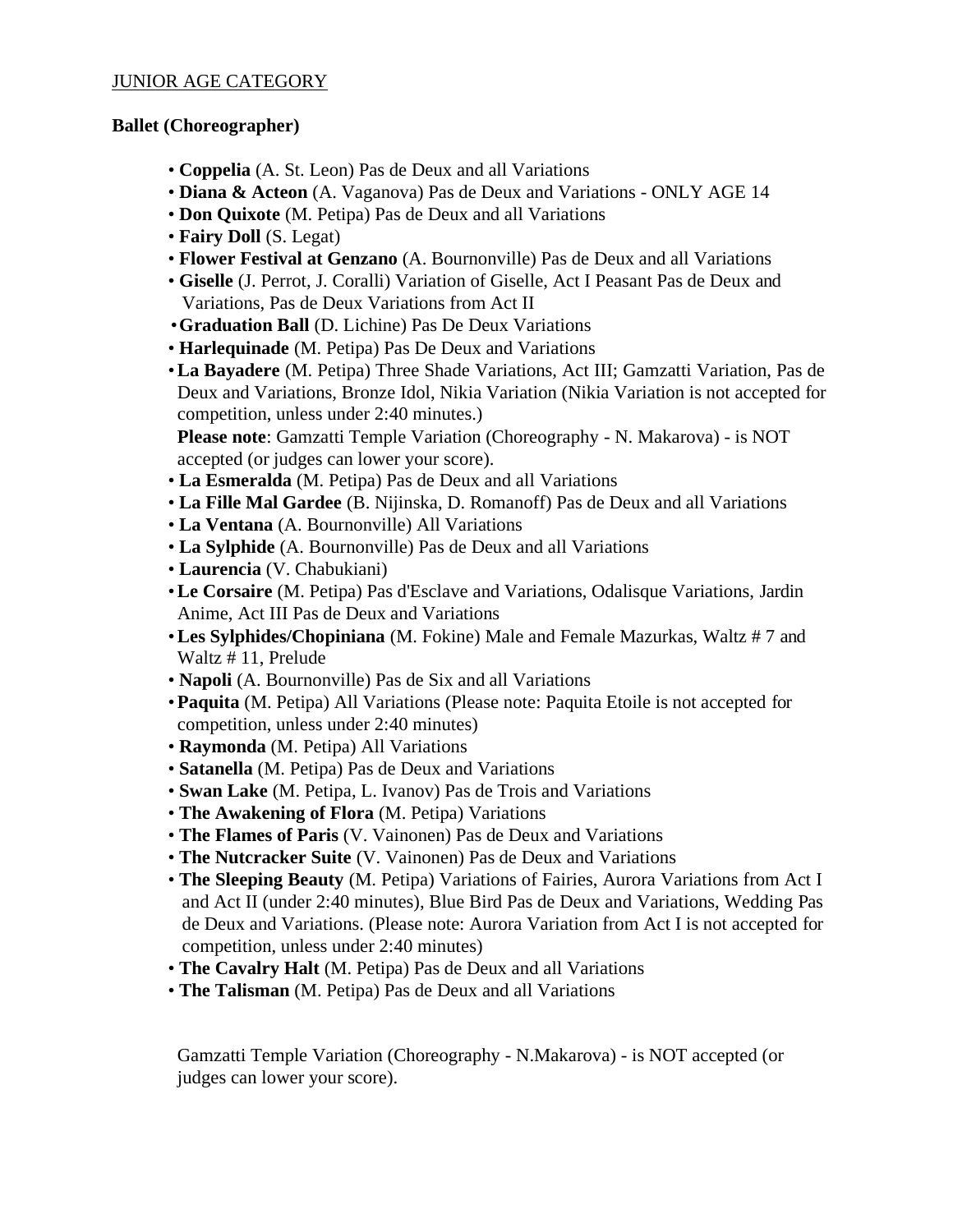#### SENIOR AGE CATEGORY

#### **Ballet (Choreographer)**

- **Coppelia** (A. St. Leon) Pas de Deux and all Variations
- **Diana & Acteon** (A. Vaganova) Pas de Deux and Variations
- **Don Quixote** (M. Petipa) Pas de Deux and all Variations
- **Fairy Doll** (S. Legat)
- **Flower Festival at Genzano** (A. Bournonville) Pas de Deux and all Variations

• **Giselle** (J. Perrot, J. Coralli) Variation of Giselle, Act I Peasant Pas de Deux and Variations, Pas de Deux Variations from Act II

- **Graduation Ball** (D. Lichine) Pas De Deux Variations
- **Grand Pas Classique** (V. Gsovsky) Pas de Deux and all Variations
- **Harlequinade** (M. Petipa) Pas De Deux and Variations
- •**La Bayadere** (M. Petipa) Three Shade Variations, Act III; Gamzatti Variation, Pas de Deux and Variations, Bronze Idol, Nikia Variation (Nikia Variation is not accepted for competition, unless under 2:40 minutes.)

**Please note**: Gamzatti Temple Variation (Choreography - N.Makarova) - is NOT accepted (or judges can lower your score).

- **La Esmeralda** (M. Petipa) Pas de Deux and all Variations
- **La Fille Mal Gardee** (B. Nijinska, D. Romanoff) Pas de Deux and all Variations
- **La Ventana** (A. Bournonville) All Variations
- **La Sylphide** (A. Bournonville) Pas de Deux and all Variations
- **Laurencia** (V. Chabukiani)
- •**Le Corsaire** (M. Petipa) Pas d'Esclave and Variations, Odalisque Variations, Jardin Anime, Act III Pas de Deux and Variations
- •**Les Sylphides/Chopiniana** (M. Fokine) Male and Female Mazurkas, Waltz # 7 and Waltz # 11, Prelude
- **Napoli** (A. Bournonville) Pas de Six and all Variations
- •**Paquita** (M. Petipa) All Variations (Please note: Paquita Etoile is not accepted for competition, unless under 2:40 minutes)
- **Raymonda** (M. Petipa) All Variations
- **Satanella** (M. Petipa) Pas de Deux and Variations
- **Swan Lake** (M. Petipa, L. Ivanov) Pas de Trois and Variations, Odette's Variation, Act II Black Swan Pas de Deux and Variations
- **The Awakening of Flora** (M. Petipa) Variations
- **The Flames of Paris** (V. Vainonen) Pas de Deux and Variations
- **The Nutcracker Suite** (V. Vainonen) Pas de Deux and Variations
- **The Sleeping Beauty** (M. Petipa) Variations of Fairies, Aurora Variations from Act I and Act II (under 2:30 minutes), Blue Bird Pas de Deux and Variations, Wedding Pas de Deux and Variations. (Please note: Aurora Variation from Act I is not accepted for competition, unless under 2:40 minutes)
- **The Cavalry Halt** (M. Petipa) Pas de Deux and all Variations
- **The Talisman** (M. Petipa) Pas de Deux and all Variations
- **Walpurgis Nacht** (L. Lavrovsky) Pas de Deux and Variations.

*The variations listed below may only be performed with express written permission from the individual rights holders of these choreographies or managing trusts or foundations, granting permission for these variations to be performed at Youth America Grand Prix Regionals, Finals, or YAGP co-produced Galas.*

- **Etudes** (H. Lander) Ballerina's Variation
- **Pharaoh's Daughter** (P. LaCotte) All Variations (**ONLY OPEN TO SENIOR WOMEN (except YAGP Europe Semi-Final locations).**
- All choreography by Frederick Ashton
- Gamzatti Temple Variation (Choreography N.Makarova) is NOT accepted (judges can lower score).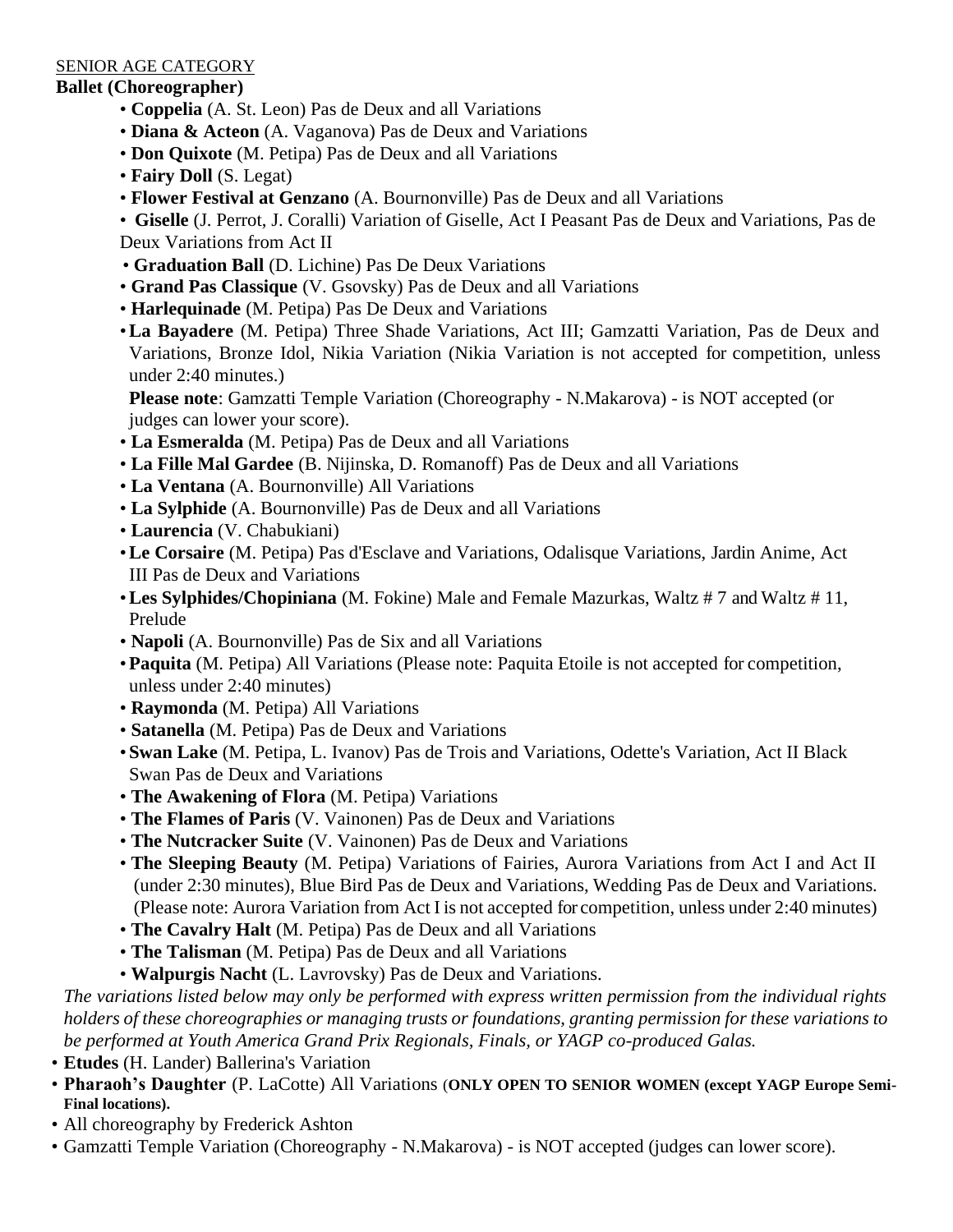## TIME LIMITS

- Classical Variation or Contemporary/Open Solo: Maximum 2 min. and 30 sec. (2:30). Paquita Wedding variation can be up to 2 min. and 42 sec. (2:42)
- Ensembles:
	- o Classical Pas de Deux: Maximum 6 minutes (6:00) (Adagio and Coda only, NO variations)
	- o Contemporary Pas de Deux: Maximum 3 minutes and 30 seconds (3:30)
	- o 2-3 members: Maximum 2 minutes and 45 seconds (2:45)
	- o 4 members: Maximum 3 minutes and 30 seconds (3:30)
	- o 5+ members: Maximum 5 minutes (5:00)

Participants are NOT permitted to purchase additional time. Any entry with music that exceeds the allotted time limit may result in point deduction or disqualification.

#### PROPS USAGE

PLEASE NOTE that the theater may restrict the use of props.

- Please note that all props that participants wish to use are used at the participants' own risk. YAGP is not responsible for any injury or incident resulting from a participants' use of props of their choice.
- YAGP does not provide storage for any props.
- YAGP does not provide assistance with the movement of props either on or off stage. Both the storage and the movement of props on and off stage are the responsibility of the participant.
- YAGP is not responsible for any lost props.
- •In order to use props at the YAGP Finals, ALL PROPS MUST BE APPROVED by the Production Office in advance (no later than 3 weeks before the start date of the Finals). To approve the usage of props at the YAGP Finals, please email production @yagp.org with the subject line, "Props usage request – YAGP Finals."
- YAGP does not provide assistance with any shipping of props before or after a competition.
- YAGP reminds teachers, parents, and students that backstage space is often limited, and props may not fit in the allotted space. We ask choreographers to respect this circumstance when making their pieces and limit the use of props to the absolute minimum.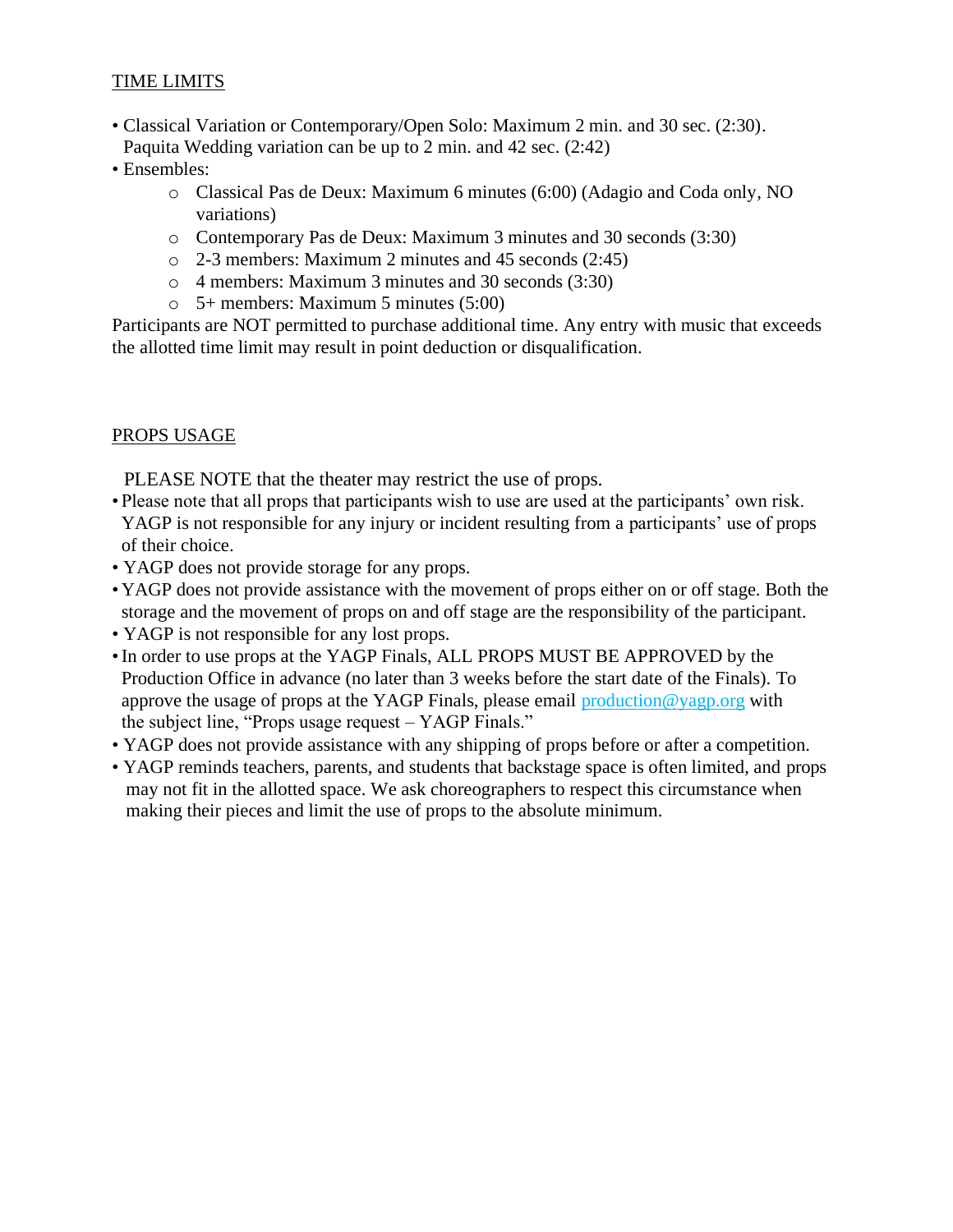# <span id="page-15-0"></span>**Regional Awards & Scores**

**Awards Ceremonies will be held Live, unless restricted by local travel or health regulations. In that case, it will be conducted online, and the date and time will be announced for each location at a later date.**

- The winners in the Classical Ballet and Contemporary/Open Dance categories may be announced either separately or combined. This will be determined at the judges' discretion.
- For all age divisions, male and female participants will compete separately unless there are less than 6 male participants. In that case, for the purposes of placement male and female participants will be combined, but a separate Best Male Dancer award may be presented at the discretion of the jury.
- The Grand Prix Award is given for the best overall performance in the Senior age division. The Youth Grand Prix Award is given for the best overall performance in the Junior age division. The Hope Award is given for the best overall performance in the Pre-Competitive Age division. These awards are given to the dancers who, by the consensus of the YAGP jury panel, have exceeded all other dancers in their age division in both the Classical Ballet and Contemporary/Open Dance categories. To be considered for these top awards, participants must perform both a Classical Variation and a Contemporary/Open Solo.
- The YAGP jury reserves the right not to present all of the announced awards.

#### SCORING

The scoring system consists of two elements - artistic and technical - and is evaluated on a 100 point system. Each judge's scores are the average of the technical and artistic marks. The total score is the average of scores given by all judges (there are usually three to five judges at each regional Semi-Final), all from different backgrounds. In addition to providing a numerical score for each participant's performance, judges may offer personal comments on the score sheet to help guide participants in their training. Scoring is adjusted to students' individual technical levels.

#### SCORING RESULTS

All scoring results will be done electronically and will be sent shortly after the event to the registration email address.

#### REGIONAL SCHOLARSHIP OFFERS

Participants who receive scholarship offers or letters of interest/acceptance following their regional semi-final should follow up directly with the contact information provided from the presenting school. We kindly ask participants to then inform our regional office once any offers have been formally accepted.